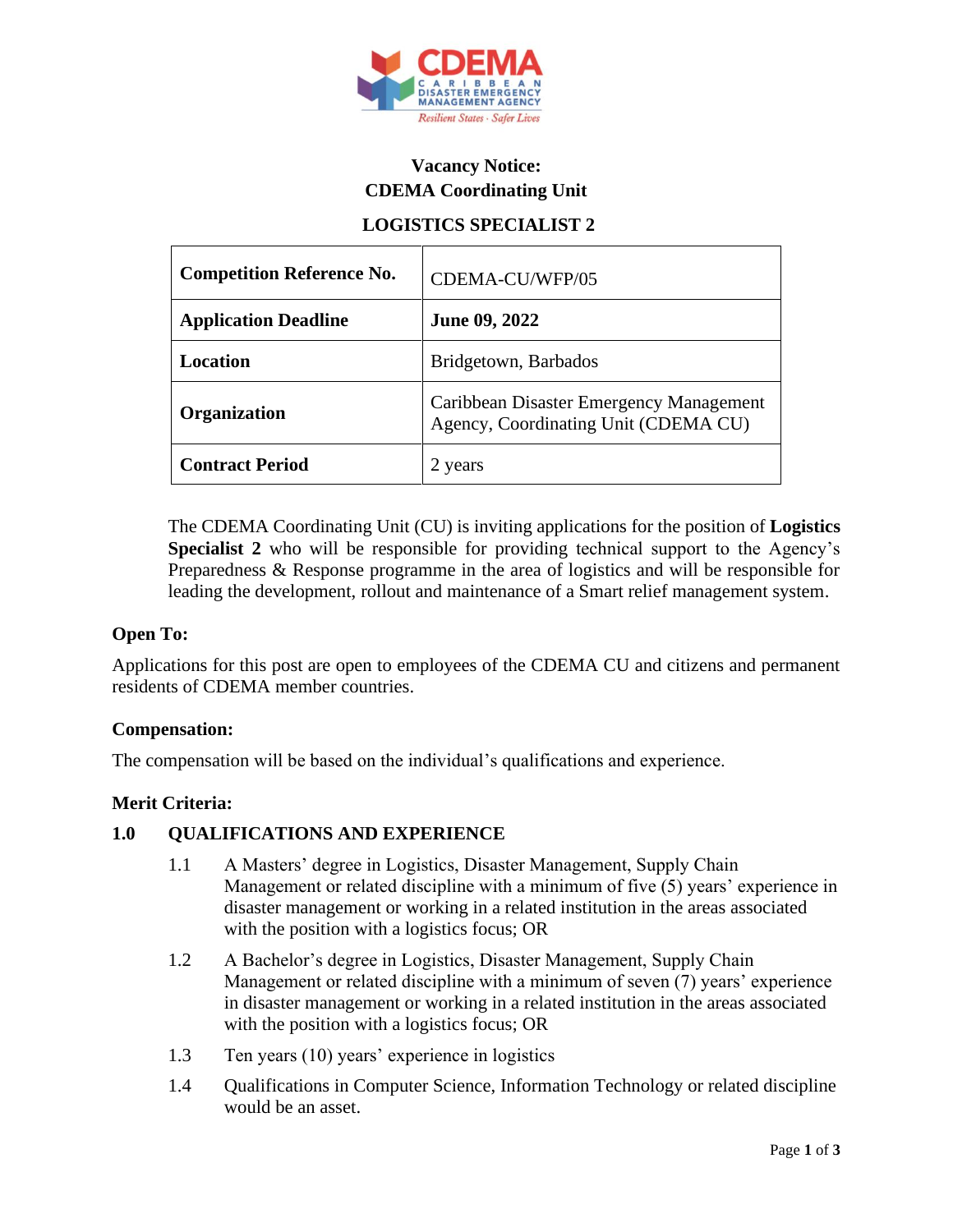

- 1.5 Professional Certification in Logistics (such as APICS and SOLE) would be an asset
- 1.6 Demonstrated supply chain operational experience with a humanitarian focus at the national and/or regional level
- 1.7 Experience in the following would be preferred:
	- a) set up, support, and maintenance of local area networks (LANs), wide area networks (WANs), and other networking systems
	- b) installing and maintaining routers, switches, firewalls, installing drivers and software and network-related software programs
	- c) deploying software in Windows, Android and IOS platforms.
- 1.8 Experience in developing and implementing disaster preparedness and response programmes at the national and/or regional level
- 1.9 Experience or training in humanitarian emergency logistics operations during rapid onset disasters would be an asset
- 1.10 Experience in the development of project proposals and project planning and execution would be an asset

### **2.0 KNOWLEDGE, SKILLS AND ABILITIES**

- 2.1. Knowledge of Operational Logistics including customs and importation requirements, Warehouse management and final mile delivery.
- 2.2. Knowledge of at least one of the following languages would be an asset: PHP, C#, JavaScript, VBA (Visual Basic for Applications).
- 2.3. Knowledge of the core humanitarian standards and the humanitarian response system
- 2.4. Comprehensive understanding of issues and challenges in disaster management within CDEMA Participating States
- 2.5. Excellent communication skills (oral, written, public speaking and presentational)
- 2.6. Excellent interpersonal skills
- 2.7. Excellent negotiation, diplomacy and advocacy skills
- 2.8. Ability to communicate effectively with persons at all levels.
- 2.9. Excellent planning and organizational skills
- 2.10. Critical thinking and problem-solving skills
- 2.11. Ability to manage multiple priorities.
- 2.12. Proficiency in relevant ICT applications
- 2.13. Proposal writing, report writing, data acquisition and analysis skills.
- 2.14. Flexibility and adaptability